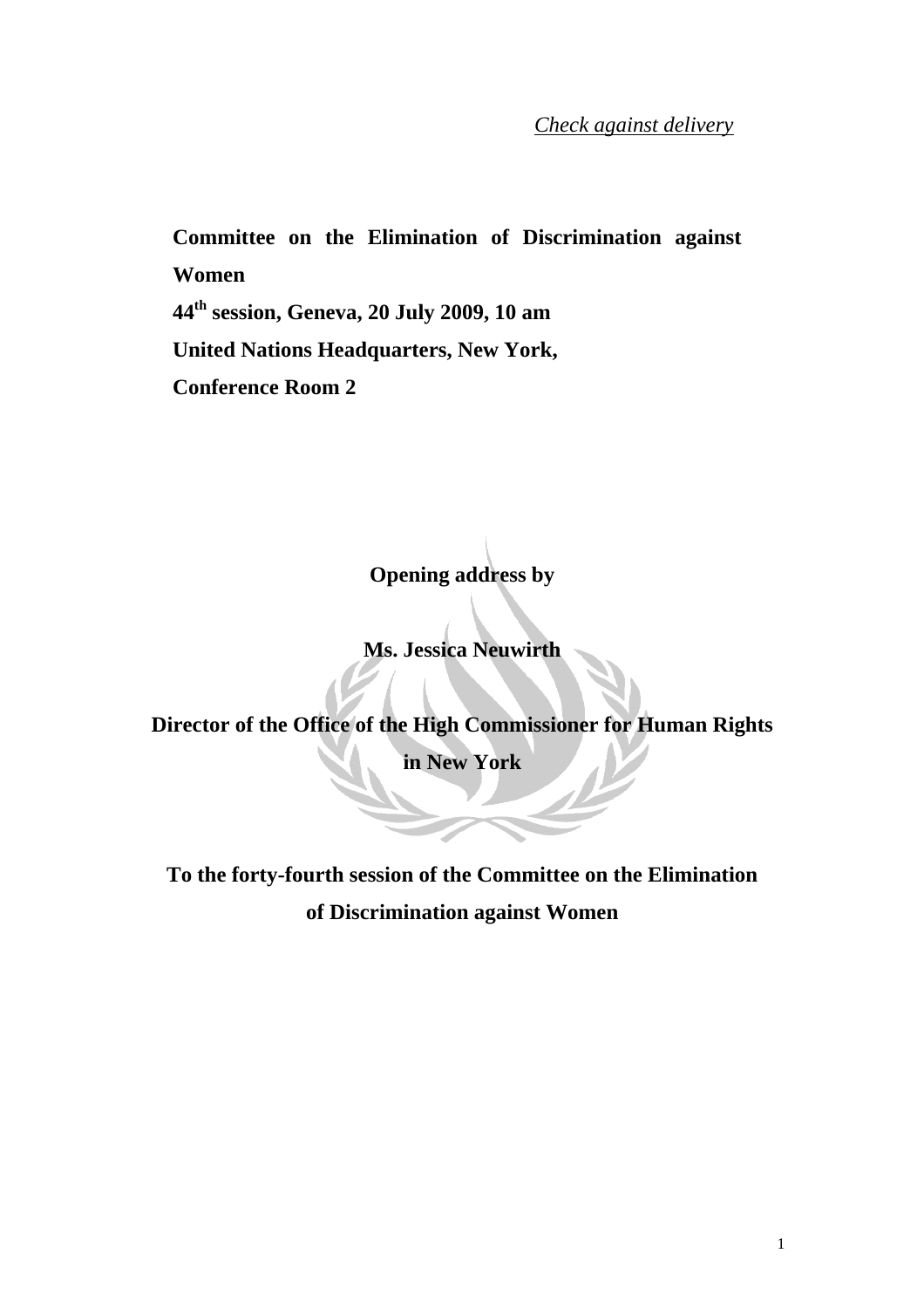## **Madam Chairperson, Distinguished members of the Committee, Ladies and gentlemen,**

On behalf of the Secretary-General and the High Commissioner for Human Rights, it gives me great pleasure to open the forty-fourth session of the Committee on the Elimination of Discrimination against Women and welcome you to the United Nations Headquarters in New York.

Before turning to your work during this session, allow me to bring to your attention a number of **important new developments** of interest to the Committee that have taken place since your last session in January of this year.

The **Committee on the Rights of Persons with Disabilities** met in Geneva for the first time from 23 to 27 February 2009. Given that the Convention on the Rights of Persons with Disabilities is rich with references to women, I am certain that you will find future collaboration between the two Committees extremely valuable. As you know, among the principles set out in article 3 of the Convention are non-discrimination and equality between men and women, while article 6 specifically concerns women and disabilities.

On 20 and 23 February the Human Rights Council convened its tenth special session to debate the impact of the world financial and economic crises on human rights. As you may be aware, the Council has adopted a resolution which invites special procedures and treaty bodies to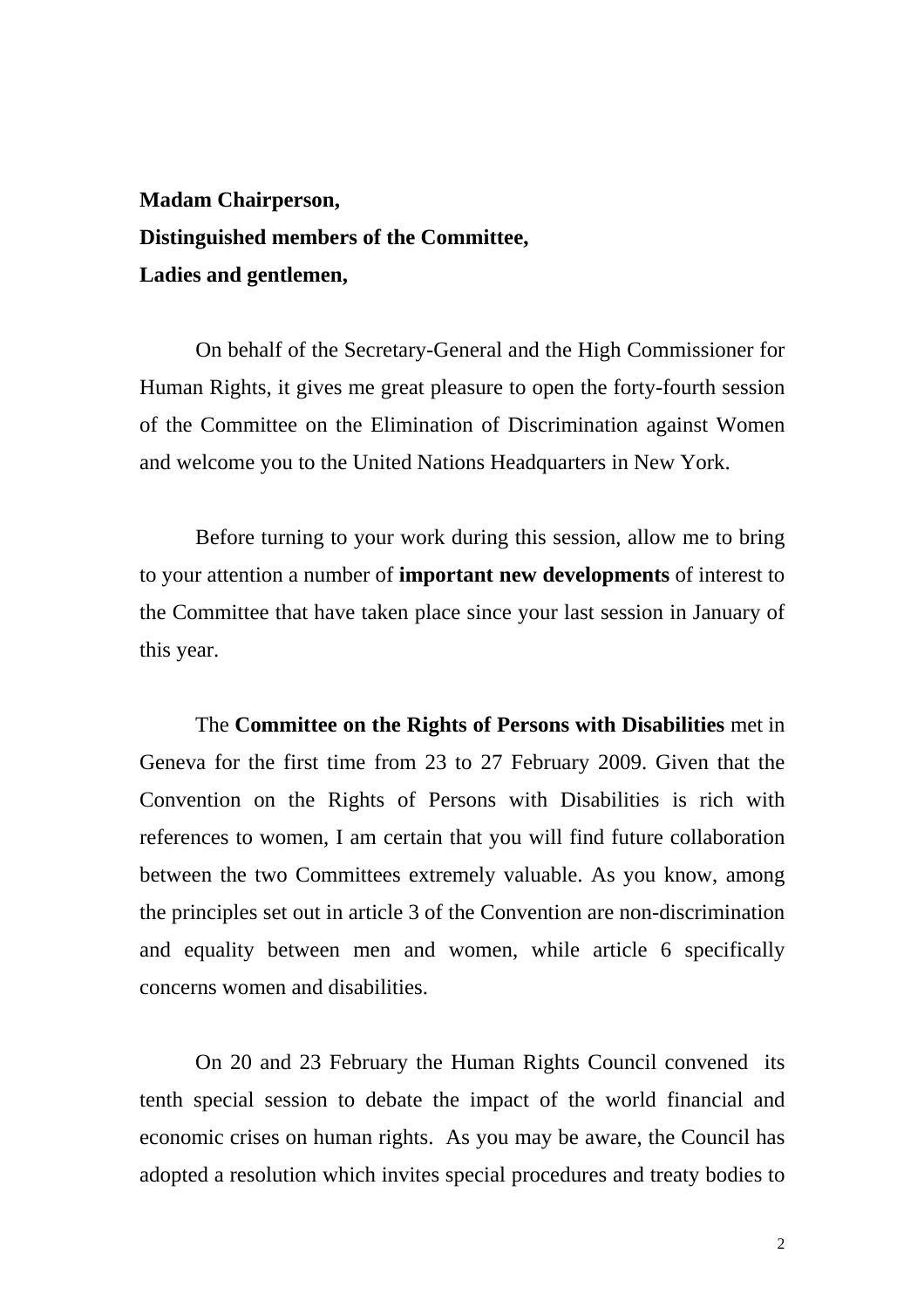consider within their respective mandates the impacts of the crises on the realisation of human rights. As requested by this resolution, the High Commissioner for Human Rights participated in a **Conference** on the World Financial and **Economic Crisis** and its Impact on Development on 25 June 2009. I am aware that your Committee has adopted, at its fortythird session, a statement on the international financial crisis, and that you pay particular attention to its impact in your recommendations to States parties.

 As you know, the Durban Review Conference took place between 20 and 24 April 2009 in Geneva, and was attended by your Chairperson, Ms. Naéla Gabr. The Review Conference served as a catalyst to fulfill the promises of the [Durban Declaration and Programme of Action](http://www.un.org/durbanreview2009/ddpa.shtml) agreed at the 2001 World Conference through reinvigorated actions, initiatives and practical solutions. The outcome document expresses concern at the persistence of discrimination against women and girls on the grounds of race, racial discrimination, xenophobia and related intolerance and stresses the urgent need to combat such discrimination by prioritizing the development of a systematic and consistent approach to identifying, evaluating, monitoring and eliminating such discrimination against women and girls, in accordance with the Durban **Declaration and Programme of Action**. The document stresses, in the context of multiple discrimination, that we need to treat all forms of violence against women and violence against children as criminal offences, punishable by law, as well as to provide access to just and effective remedies. It also highlights the importance of providing specialized assistance and rehabilitation to victims, including medical and psychological assistance and effective counselling. I am confident that you, as other treaty bodies, will consider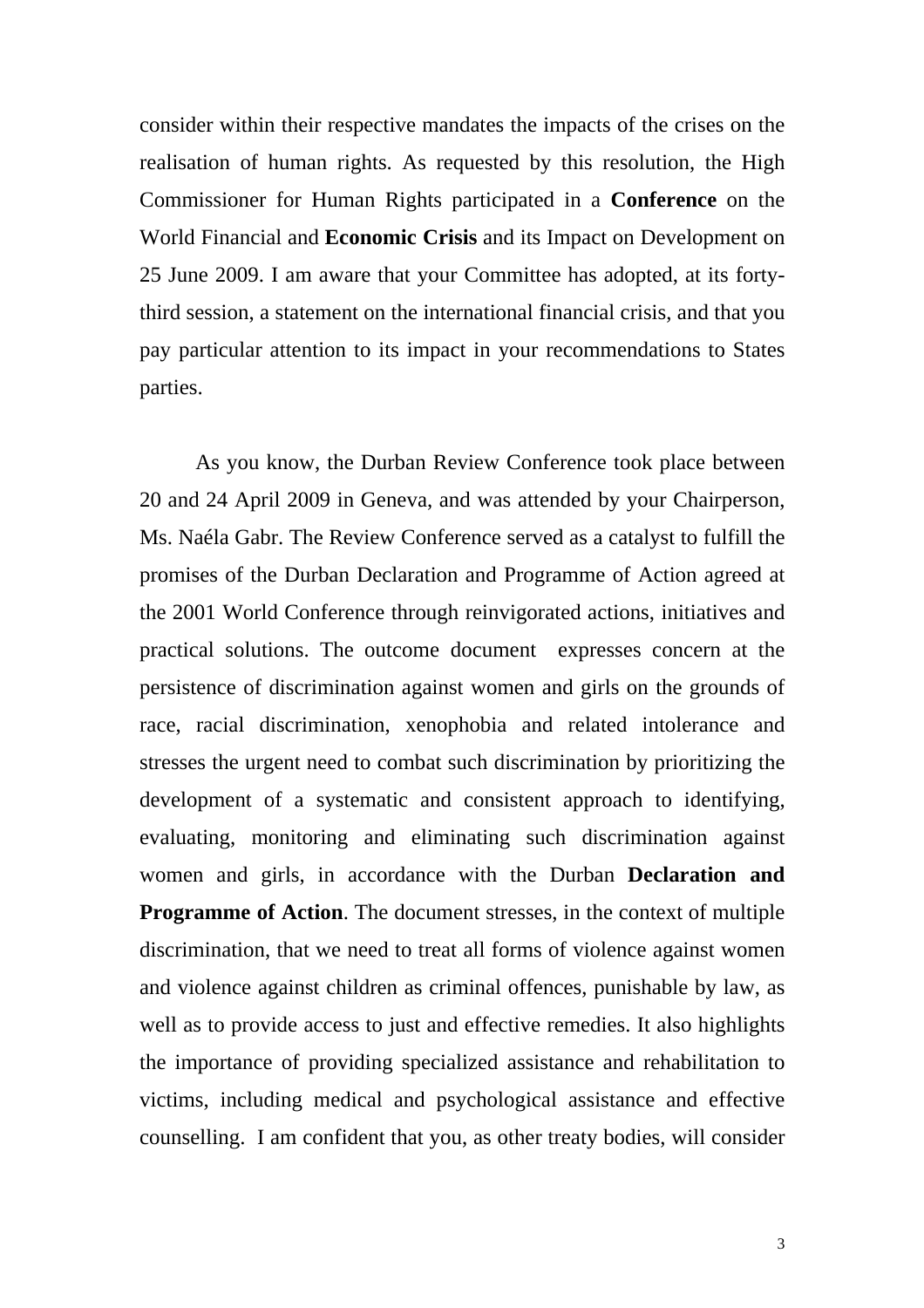modalities of ensuring that follow-up to this Conference is taken into consideration in the course of your work.

The fifth session of the **Universal Periodic Review** took place from 4 to 15 May and considered 16 states, bringing the total number of countries reviewed to 80. I am aware that you also study the outcomes of the UPR for countries under your review.

 I would also like to inform you that the eleventh session of the Human Rights Council was held from 2 to 19 June 2009. In its resolution 6/30 adopted on 14 December 2007, the Council reaffirmed the principle of gender equality and the need for a comprehensive approach to the promotion and protection of the human rights of women. It also decided to incorporate into its programme of work sufficient and adequate time, at minimum an annual full-day meeting, to discuss the human rights of women, including measures that can be adopted by States and other stakeholders, to address human rights violations experienced by women. The Annual full-day Meeting provided for in that resolution took place on 4 June 2009 and focused on Equality before the Law. Ms. Patten participated in that meeting and I am sure that she will be providing you with a more detailed account of the event during the course of this session.

 At its last session, the Council adopted resolution 11/2 on "Accelerating Efforts to Eliminate All Forms Of Violence Against Women" which stresses that States have the obligation to promote and protect all human rights and fundamental freedoms of women and girls and must exercise due diligence to prevent, investigate, prosecute and punish the perpetrators of violence against women and girls and to

4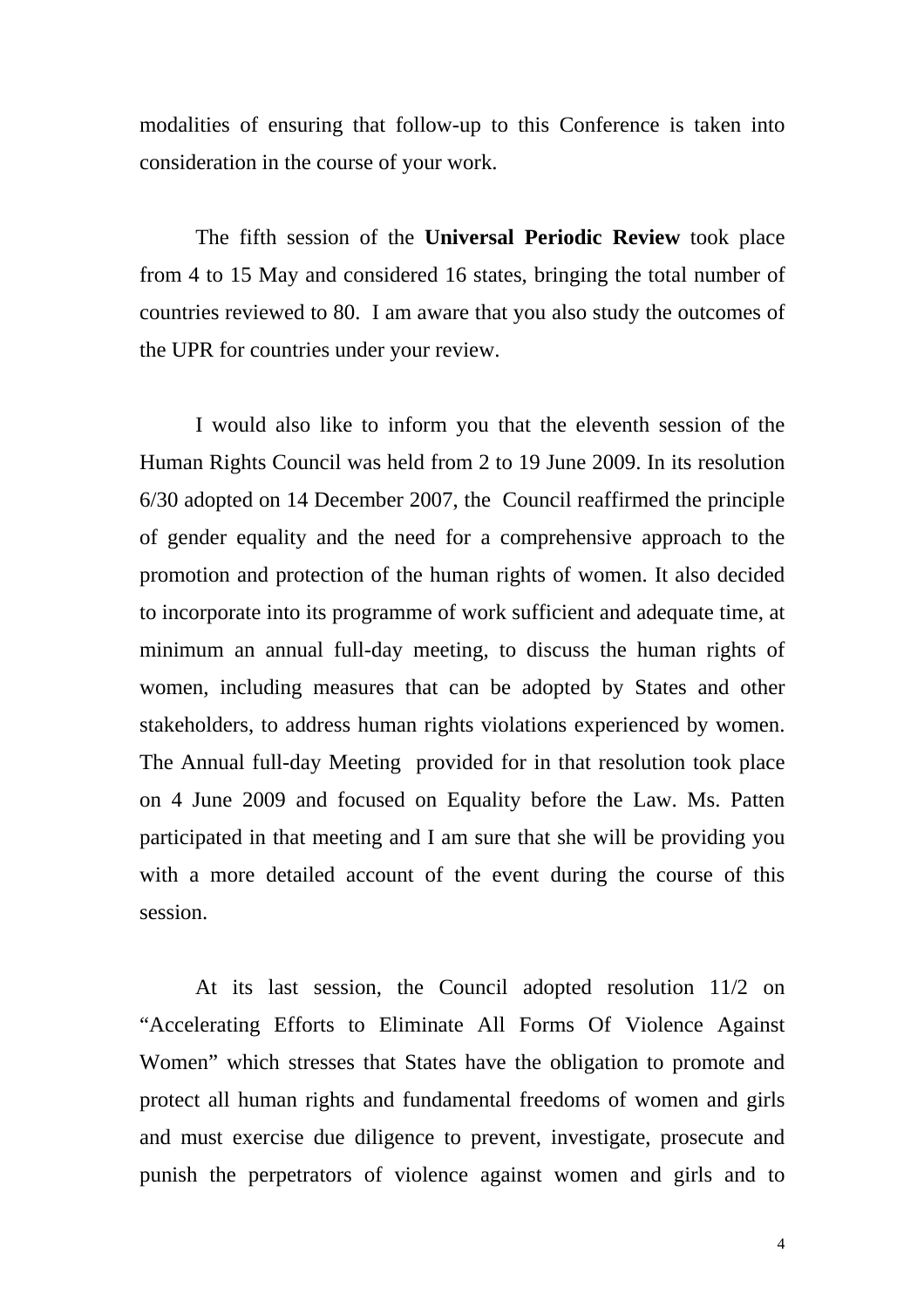provide protection to the victims, and that failure to do so violates and impairs or nullifies the enjoyment of their human rights and fundamental freedoms. The Council also adopted resolution 11/3 on **Trafficking in persons, especially women and children, which inter alia urges governments t**o take appropriate measures to address the root factors that encourage trafficking in persons for prostitution and other forms of commercialized sex, forced marriages and forced labour, slavery or practices similar to slavery, servitude or the removal of organs, including by strengthening existing legislation or by considering the enactment of anti-trafficking legislation and the adoption of national plans of action. Also of relevance to your work, the Council adopted resolution 11/6 on the Right to Education, and resolution 11/8 on **Preventable maternal mortality and morbidity and human rights which are also included in your files.** 

 As you may also know, on 18 June 2009, the [Human Rights](http://www2.ohchr.org/english/bodies/hrcouncil/)  [Council](http://www2.ohchr.org/english/bodies/hrcouncil/) appointed Ms. Rashida Manjoo as Special Rapporteur on Violence against Women, its Causes and Consequences. I am aware that you have taken advantage of the Committee's move to Geneva to initiate a more institutionalized collaboration with her predecessor, Ms. Yakin Erturk. I am confident that you will build on this and work closely with Ms. Manjoo, as this would be beneficial for both your mandates, in particular in respect of follow-up to your respective recommendations.

 You will also be pleased to know that the Committee on Economic, Social and Cultural Rights has adopted its General Comment N. 20 on Non-discrimination at its last session, in May 2009. This important document, which is available in your file, is extremely relevant to your work as it describes States parties obligations to guarantee the principle of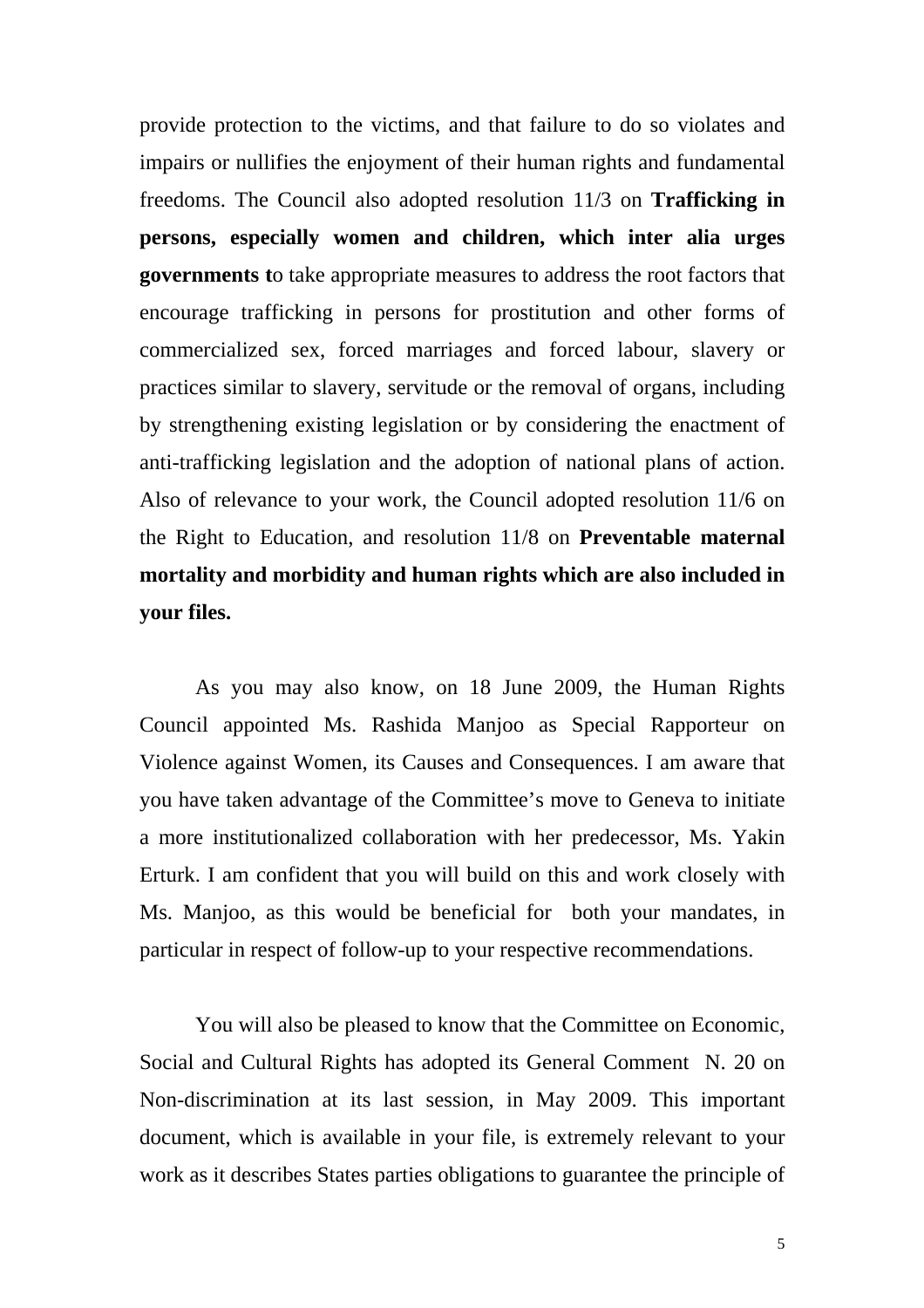non discrimination, and seeks to identify prohibited grounds of discrimination, including on the basis of sexual orientation.

I would also like bring to your attention a recent lecture given by the High Commissioner at the University of Western Cape, South Africa, entitled "The Agenda for the Promotion of the Rights of Women in the Next Decade" which is also available in your files. In her statement, the High Commissioner recalled the importance of CEDAW, as well as the considerable influence which the Convention and its Optional Protocol have had on laws, policies and jurisprudence at national level. The High Commissioner recalls however that women continue to suffer multiple forms of discrimination and that to fully tap into women's potential, the next decade should be devoted to implementing women's rights, to find practical and effective ways to relieve their suffering, but also—and more profoundly—to redressing the injustice that hampers, belittles and suppresses their contribution.

 On 18 December 2009, the international community will celebrate the **thirtieth anniversary of the adoption of the Convention on the Elimination of Discrimination against Women** by the United Nations General Assembly and the tenth anniversary of the Optional Protocol to the Convention. To mark this anniversary, the United Nations system is providing support for country and regional CEDAW anniversary events which will culminate on 3 December 2009 with a global event to give recognition to outstanding leadership and national progress, bringing national governments, members of the CEDAW Committee, women's human rights non-governmental organizations and the United Nations system together on the occasion of the Convention's anniversary.